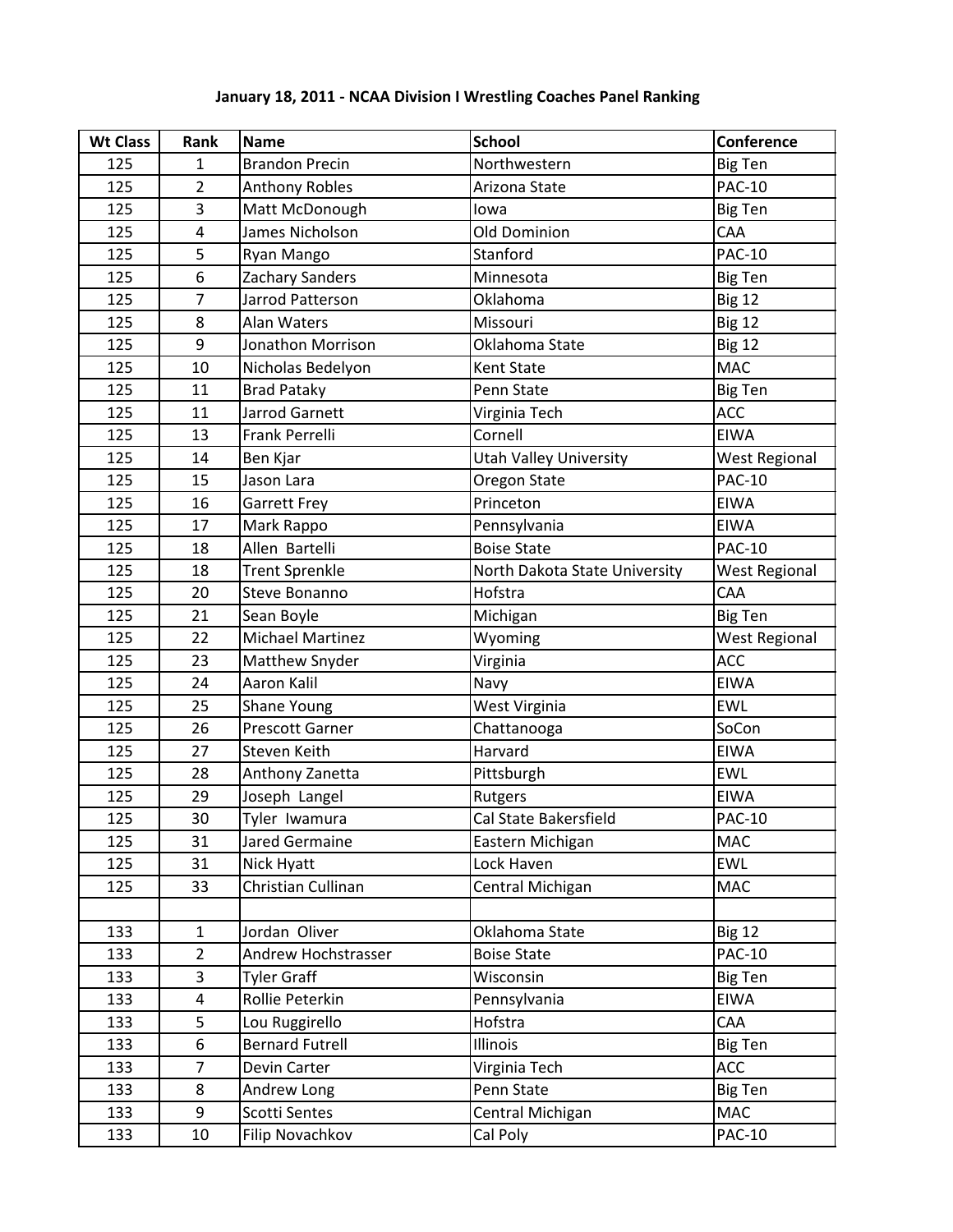| <b>Wt Class</b> | Rank           | <b>Name</b>               | <b>School</b>                 | Conference           |
|-----------------|----------------|---------------------------|-------------------------------|----------------------|
| 133             | 11             | Garrett Drucker           | Oregon State                  | <b>PAC-10</b>        |
| 133             | 12             | Kyle Hutter               | <b>Old Dominion</b>           | CAA                  |
| 133             | 13             | <b>Tony Ramos</b>         | lowa                          | <b>Big Ten</b>       |
| 133             | 14             | lan Paddock               | Ohio State                    | <b>Big Ten</b>       |
| 133             | 15             | Flint Ray                 | <b>Utah Valley University</b> | <b>West Regional</b> |
| 133             | 16             | Nathan Pennesi            | West Virginia                 | <b>EWL</b>           |
| 133             | 17             | Frank Cagnina             | Lehigh                        | <b>EIWA</b>          |
| 133             | 18             | Jordan Keller             | Oklahoma                      | <b>Big 12</b>        |
| 133             | 19             | <b>Fred Santaite</b>      | Boston U.                     | CAA                  |
| 133             | 20             | Zac Stevens               | Michigan                      | <b>Big Ten</b>       |
| 133             | 21             | <b>Eric Morrill</b>       | Edinboro                      | <b>EWL</b>           |
| 133             | 22             | Kevin Smith               | <b>Buffalo</b>                | <b>MAC</b>           |
| 133             | 23             | Levi Mele                 | Northwestern                  | <b>Big Ten</b>       |
| 133             | 24             | Justin Paulsen            | Stanford                      | <b>PAC-10</b>        |
| 133             | 25             | David Thorn               | Minnesota                     | <b>Big Ten</b>       |
| 133             | 26             | Mike Grey                 | Cornell                       | <b>EIWA</b>          |
| 133             | 27             | <b>Tyler Cox</b>          | Wyoming                       | <b>West Regional</b> |
| 133             | 28             | Jordan Thome              | Army                          | <b>EIWA</b>          |
| 133             | 29             | Nathan McCormick          | Missouri                      | <b>Big 12</b>        |
| 133             | 30             | Matt Ortega               | Indiana                       | <b>Big Ten</b>       |
| 133             | 31             | John Trumbetti            | Lock Haven                    | <b>EWL</b>           |
| 133             | 32             | <b>Akif Eren</b>          | Purdue                        | <b>Big Ten</b>       |
| 133             | 33             | Jose Mendoza              | Cal State Bakersfield         | <b>PAC-10</b>        |
|                 |                |                           |                               |                      |
| 141             | $\mathbf{1}$   | Kellen Russell            | Michigan                      | <b>Big Ten</b>       |
| 141             | $\overline{2}$ | Michael Thorn             | Minnesota                     | <b>Big Ten</b>       |
| 141             | 3              | James Kennedy             | Illinois                      | <b>Big Ten</b>       |
| 141             | 4              | <b>Borislav Novachkov</b> | Cal Poly                      | <b>PAC-10</b>        |
| 141             | 5              | Andrew Alton              | Penn State                    | <b>Big Ten</b>       |
| 141             | 6              | Zack Bailey               | Oklahoma                      | <b>Big 12</b>        |
| 141             | 6              | <b>Tyler Nauman</b>       | Pittsburgh                    | <b>EWL</b>           |
| 141             | 8              | Cole VonOhlen             | Air Force                     | <b>West Regional</b> |
| 141             | 9              | Zack Kemmerer             | Pennsylvania                  | <b>EIWA</b>          |
| 141             | 10             | <b>Todd Schavrien</b>     | Missouri                      | <b>Big 12</b>        |
| 141             | 11             | Christopher Diaz          | Virginia Tech                 | ACC                  |
| 141             | 12             | Michael Mangrum           | Oregon State                  | <b>PAC-10</b>        |
| 141             | 13             | <b>Matthew Mariacher</b>  | American                      | EIWA                 |
| 141             | 14             | Christopher Drouin        | Iowa State                    | <b>Big 12</b>        |
| 141             | 15             | Joshua Kindig             | Oklahoma State                | <b>Big 12</b>        |
| 141             | 16             | Germane Lindsey           | Ohio                          | MAC                  |
| 141             | 17             | Mark Ballweg              | lowa                          | <b>Big Ten</b>       |
| 141             | 18             | Levi Jones                | <b>Boise State</b>            | <b>PAC-10</b>        |
| 141             | 19             | Cody Cleveland            | Chattanooga                   | SoCon                |
| 141             | 20             | Jon Kohler                | Maryland                      | ACC                  |
| 141             | 21             | Vicente Varela            | Hofstra                       | CAA                  |
| 141             | 22             | Matthew Bonson            | Lock Haven                    | <b>EWL</b>           |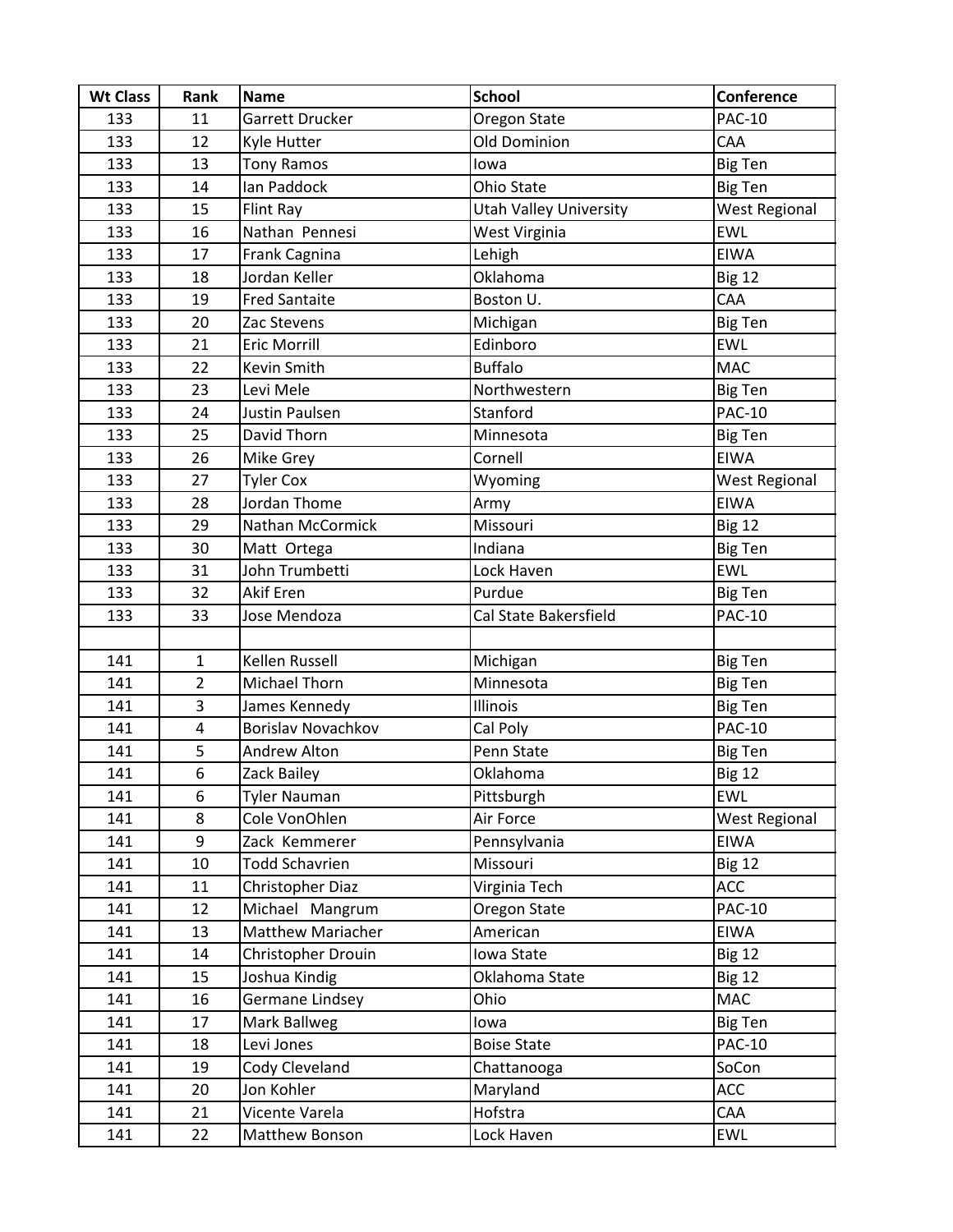| <b>Wt Class</b> | Rank                    | <b>Name</b>               | <b>School</b>             | Conference           |
|-----------------|-------------------------|---------------------------|---------------------------|----------------------|
| 141             | 23                      | <b>Trevor Melde</b>       | Rutgers                   | <b>EIWA</b>          |
| 141             | 24                      | Elijah Nacita             | Cal State Bakersfield     | <b>PAC-10</b>        |
| 141             | 25                      | <b>Hicks Manson</b>       | Cornell                   | <b>EIWA</b>          |
| 141             | 26                      | Kaleb Friedley            | Northwestern              | <b>Big Ten</b>       |
| 141             | 27                      | Anwar Goeres              | Binghamton                | CAA                  |
| 141             | 28                      | <b>Stephen Dutton</b>     | Lehigh                    | <b>EIWA</b>          |
| 141             | 29                      | <b>Darius Little</b>      | North Carolina State      | <b>ACC</b>           |
| 141             | 30                      | Casey Thome               | Army                      | EIWA                 |
| 141             | 31                      | Mike Koehnlein            | Nebraska                  | <b>Big 12</b>        |
| 141             | 32                      | <b>Brennan Brumley</b>    | Old Dominion              | CAA                  |
| 141             | 33                      | Danny Lopes               | North Carolina            | ACC                  |
|                 |                         |                           |                           |                      |
| 149             | $\mathbf{1}$            | Kyle Dake                 | Cornell                   | <b>EIWA</b>          |
| 149             | $\overline{2}$          | <b>Darrion Caldwell</b>   | North Carolina State      | <b>ACC</b>           |
| 149             | 3                       | Jason Chamberlain         | <b>Boise State</b>        | <b>PAC-10</b>        |
| 149             | $\overline{\mathbf{4}}$ | Kevin LeValley            | <b>Bucknell</b>           | <b>EIWA</b>          |
| 149             | 5                       | Mario Mason               | Rutgers                   | <b>EIWA</b>          |
| 149             | 6                       | <b>Frank Molinaro</b>     | Penn State                | <b>Big Ten</b>       |
| 149             | $\overline{7}$          | <b>Coulthurst Schmitt</b> | Wisconsin                 | <b>Big Ten</b>       |
| 149             | 8                       | Jamal Parks               | Oklahoma State            | <b>Big 12</b>        |
| 149             | 9                       | <b>Brian Stephens</b>     | Virginia Tech             | <b>ACC</b>           |
| 149             | 10                      | <b>Andrew Nadhir</b>      | Northwestern              | <b>Big Ten</b>       |
| 149             | 11                      | Justin Gaethje            | Northern Colorado         | West Regional        |
| 149             | 12                      | <b>Eric Terrazas</b>      | Illinois                  | <b>Big Ten</b>       |
| 149             | 13                      | <b>Torsten Gillespie</b>  | Edinboro                  | <b>EWL</b>           |
| 149             | 14                      | Ivan Lopouchanski         | North Carolina-Greensboro | SoCon                |
| 149             | 14                      | <b>Kurt Kinser</b>        | Indiana                   | <b>Big Ten</b>       |
| 149             | 16                      | Desi Green                | <b>Buffalo</b>            | <b>MAC</b>           |
| 149             | 17                      | Corey Jantzen             | Harvard                   | <b>EIWA</b>          |
| 149             | 18                      | Ganbayar Sanjaa           | American                  | <b>EIWA</b>          |
| 149             | 19                      | Donald Vinson             | Binghamton                | CAA                  |
| 149             | 20                      | Cole Dallaserra           | Wyoming                   | <b>West Regional</b> |
| 149             | 21                      | Nathanael Carr            | Iowa State                | <b>Big 12</b>        |
| 149             | 22                      | <b>Eric Grajales</b>      | Michigan                  | <b>Big Ten</b>       |
| 149             | 23                      | Matt Lester               | Oklahoma                  | <b>Big 12</b>        |
| 149             | 23                      | Dan Osterman              | Michigan State            | <b>Big Ten</b>       |
| 149             | 25                      | Scott Sakaguchi           | Oregon State              | <b>PAC-10</b>        |
| 149             | 26                      | Zac Cibula                | Rider                     | CAA                  |
| 149             | 27                      | Donnie Corby              | Central Michigan          | <b>MAC</b>           |
| 149             | 28                      | Joey Metzler              | Old Dominion              | CAA                  |
| 149             | 28                      | Kyle Bradley              | Missouri                  | <b>Big 12</b>        |
| 149             | 30                      | Joseph Napoli             | Lehigh                    | <b>EIWA</b>          |
| 149             | 31                      | Daniel Zilverberg         | Minnesota                 | <b>Big Ten</b>       |
| 149             | 32                      | <b>Steve Santos</b>       | Columbia                  | <b>EIWA</b>          |
| 149             | 33                      | Savva Kostis              | Appalachian State         | SoCon                |
| 149             | 33                      | Anthony White             | Clarion                   | <b>EWL</b>           |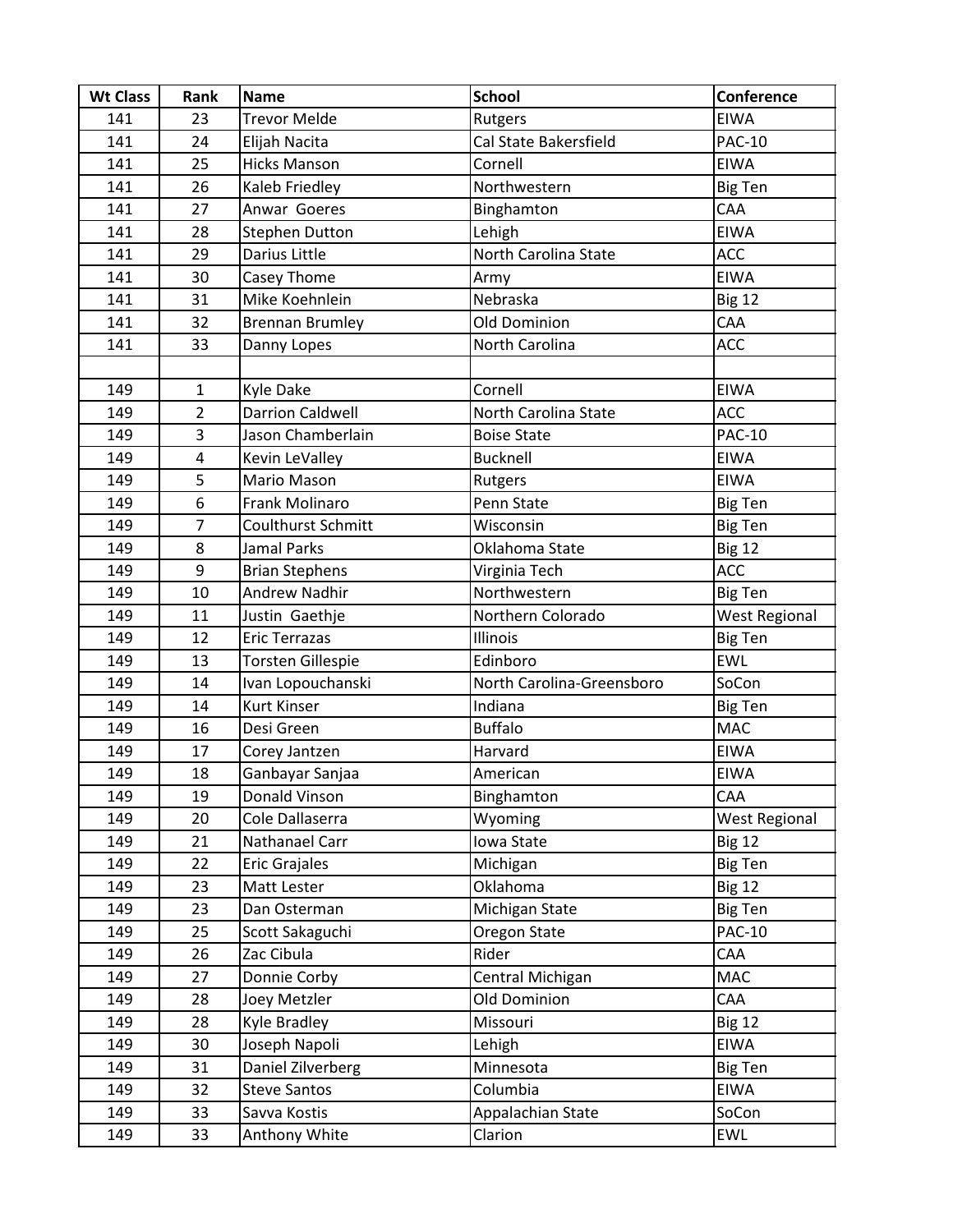| <b>Wt Class</b> | Rank                    | <b>Name</b>           | <b>School</b>                 | Conference           |
|-----------------|-------------------------|-----------------------|-------------------------------|----------------------|
| 157             | $\mathbf{1}$            | <b>Steve Fittery</b>  | American                      | <b>EIWA</b>          |
| 157             | $\overline{2}$          | David Taylor          | Penn State                    | <b>Big Ten</b>       |
| 157             | 3                       | <b>Adam Hall</b>      | <b>Boise State</b>            | <b>PAC-10</b>        |
| 157             | $\overline{\mathbf{4}}$ | <b>Bubba Jenkins</b>  | Arizona State                 | <b>PAC-10</b>        |
| 157             | 5                       | Paul Young            | Indiana                       | <b>Big Ten</b>       |
| 157             | 6                       | <b>Bryce Saddoris</b> | Navy                          | <b>EIWA</b>          |
| 157             | $\overline{7}$          | <b>Jesse Dong</b>     | Virginia Tech                 | ACC                  |
| 157             | 8                       | Jason Welch           | Northwestern                  | <b>Big Ten</b>       |
| 157             | 9                       | Walter Peppelman      | Harvard                       | <b>EIWA</b>          |
| 157             | 10                      | DJ Meagher            | Cornell                       | <b>EIWA</b>          |
| 157             | 11                      | James Fleming         | Clarion                       | <b>EWL</b>           |
| 157             | 12                      | Chase Nelson          | Oklahoma                      | <b>Big 12</b>        |
| 157             | 13                      | Kyle John             | Maryland                      | ACC                  |
| 157             | 14                      | Daryl Cocozzo         | Rutgers                       | <b>EIWA</b>          |
| 157             | 15                      | Bryan Deutsch         | Northern Illinois             | <b>MAC</b>           |
| 157             | 16                      | Derek St. John        | lowa                          | <b>Big Ten</b>       |
| 157             | 17                      | <b>Matt Cathell</b>   | Kent State                    | <b>MAC</b>           |
| 157             | 18                      | Vincent Salminen      | North Dakota State University | <b>West Regional</b> |
| 157             | 19                      | Corey Mock            | North Carolina                | ACC                  |
| 157             | 20                      | Robert Erisman        | Oklahoma State                | <b>Big 12</b>        |
| 157             | 21                      | <b>Brandon Zeerip</b> | Michigan                      | <b>Big Ten</b>       |
| 157             | 22                      | David Bonin           | Northern Iowa                 | <b>West Regional</b> |
| 157             | 23                      | <b>Colton Salazar</b> | Purdue                        | <b>Big Ten</b>       |
| 157             | 24                      | Frank Hickman         | Bloomsburg                    | <b>EWL</b>           |
| 157             | 25                      | Jackson Morse         | Illinois                      | <b>Big Ten</b>       |
| 157             | 26                      | Johnny Greisheimer    | Edinboro                      | <b>EWL</b>           |
| 157             | 27                      | <b>Barrett Abel</b>   | Cal Poly                      | <b>PAC-10</b>        |
| 157             | 27                      | Daniel Kolodzik       | Princeton                     | <b>EIWA</b>          |
| 157             | 29                      | Giorgio Gregoris      | Missouri                      | Big 12               |
| 157             | 30                      | Matt Kaylor           | Binghamton                    | CAA                  |
| 157             | 31                      | <b>Colton Palmer</b>  | North Carolina State          | ACC                  |
| 157             | 32                      | Josh Condon           | Chattanooga                   | SoCon                |
| 157             | 33                      | Donnie Tasser         | Pittsburgh                    | <b>EWL</b>           |
|                 |                         |                       |                               |                      |
| 165             | $\mathbf{1}$            | Jordan Burroughs      | Nebraska                      | <b>Big 12</b>        |
| 165             | $\overline{2}$          | Andrew Howe           | Wisconsin                     | <b>Big Ten</b>       |
| 165             | 3                       | Justin Kerber         | Cornell                       | <b>EIWA</b>          |
| 165             | $\overline{4}$          | <b>Tyler Caldwell</b> | Oklahoma                      | <b>Big 12</b>        |
| 165             | 5                       | Josh Asper            | Maryland                      | ACC                  |
| 165             | 6                       | Shane Onufer          | Wyoming                       | <b>West Regional</b> |
| 165             | $\overline{7}$          | <b>Scott Winston</b>  | Rutgers                       | EIWA                 |
| 165             | 8                       | Cody Yohn             | Minnesota                     | <b>Big Ten</b>       |
| 165             | 9                       | Andrew Sorenson       | Iowa State                    | <b>Big 12</b>        |
| 165             | 10                      | Colt Sponseller       | Ohio State                    | <b>Big Ten</b>       |
| 165             | 10                      | Turtogtokh Luvsandorj | The Citadel                   | SoCon                |
| 165             | 12                      | Paul Gillespie        | Hofstra                       | CAA                  |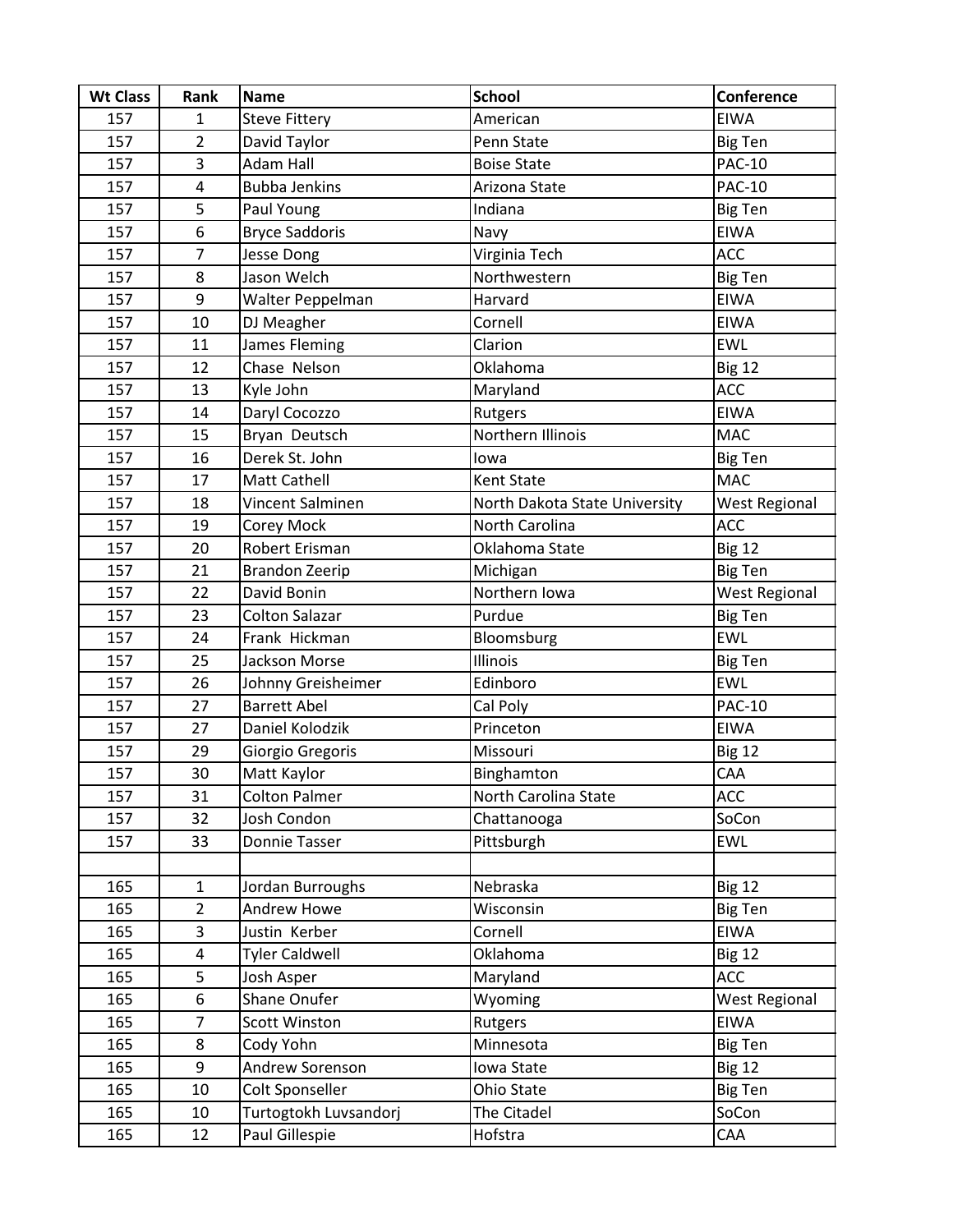| <b>Wt Class</b> | Rank                    | <b>Name</b>                 | <b>School</b>      | Conference     |
|-----------------|-------------------------|-----------------------------|--------------------|----------------|
| 165             | 13                      | Zach Toal                   | Missouri           | <b>Big 12</b>  |
| 165             | 14                      | Dallas Bailey               | Oklahoma State     | <b>Big 12</b>  |
| 165             | 15                      | Aaron Janssen               | lowa               | <b>Big Ten</b> |
| 165             | 16                      | <b>Peter Yates</b>          | Virginia Tech      | ACC            |
| 165             | 16                      | Ryan DesRoches              | Cal Poly           | <b>PAC-10</b>  |
| 165             | 18                      | Stephen Burak               | Pennsylvania       | <b>EIWA</b>    |
| 165             | 19                      | Jim Resnick                 | Rider              | <b>CAA</b>     |
| 165             | 20                      | <b>Brandon Hatchett</b>     | Lehigh             | <b>EIWA</b>    |
| 165             | 21                      | <b>Kyle Blevins</b>         | Appalachian State  | SoCon          |
| 165             | 22                      | Dan Yates                   | Michigan           | <b>Big Ten</b> |
| 165             | 23                      | Justin Lister               | Binghamton         | CAA            |
| 165             | 24                      | <b>Ross Tice</b>            | Kent State         | <b>MAC</b>     |
| 165             | 25                      | <b>Ethan Headlee</b>        | Pittsburgh         | <b>EWL</b>     |
| 165             | 26                      | Patrick Graham              | American           | <b>EIWA</b>    |
| 165             | 27                      | Mike Miller                 | Central Michigan   | <b>MAC</b>     |
| 165             | 27                      | Thomas Scotton              | North Carolina     | ACC            |
| 165             | 29                      | Joe Booth                   | Drexel             | CAA            |
| 165             | 30                      | <b>Bekzod Abdurakhmonov</b> | Clarion            | <b>EWL</b>     |
| 165             | 31                      | Corey Lear                  | <b>Bucknell</b>    | <b>EIWA</b>    |
| 165             | 32                      | Josh Veltre                 | Bloomsburg         | <b>EWL</b>     |
| 165             | 33                      | Jake Kemerer                | Penn State         | Big Ten        |
|                 |                         |                             |                    |                |
| 174             | $\mathbf{1}$            | Jonathan Reader             | Iowa State         | <b>Big 12</b>  |
| 174             | $\overline{2}$          | <b>Edward Ruth</b>          | Penn State         | <b>Big Ten</b> |
| 174             | 3                       | Mack Lewnes                 | Cornell            | <b>EIWA</b>    |
| 174             | $\overline{\mathbf{4}}$ | Christopher Henrich         | Virginia           | ACC            |
| 174             | 5                       | <b>Ben Bennett</b>          | Central Michigan   | <b>MAC</b>     |
| 174             | 6                       | Nick Amuchastegui           | Stanford           | <b>PAC-10</b>  |
| 174             | $\overline{7}$          | Colby Covington             | Oregon State       | <b>PAC-10</b>  |
| 174             | 8                       | <b>Austin Meys</b>          | Lehigh             | <b>EIWA</b>    |
| 174             | 9                       | <b>Scott Glasser</b>        | Minnesota          | <b>Big Ten</b> |
| 174             | 10                      | Jordan Blanton              | Illinois           | <b>Big Ten</b> |
| 174             | 11                      | Mike Letts                  | Maryland           | ACC            |
| 174             | 12                      | Jacob Swartz                | <b>Boise State</b> | <b>PAC-10</b>  |
| 174             | 13                      | Luke Manuel                 | Purdue             | <b>Big Ten</b> |
| 174             | 14                      | Nick Heflin                 | Ohio State         | <b>Big Ten</b> |
| 174             | 15                      | Mike Benefiel               | Oklahoma State     | <b>Big 12</b>  |
| 174             | 16                      | Ethen Lofthouse             | lowa               | <b>Big Ten</b> |
| 174             | 17                      | Ryan Patrovich              | Hofstra            | CAA            |
| 174             | 18                      | Alex Caruso                 | Rutgers            | EIWA           |
| 174             | 19                      | Dorian Henderson            | Missouri           | <b>Big 12</b>  |
| 174             | 20                      | Curran Jacobs               | Michigan State     | <b>Big Ten</b> |
| 174             | 21                      | Benjamin Jordan             | Wisconsin          | <b>Big Ten</b> |
| 174             | 22                      | <b>Rob Morrison</b>         | Rider              | CAA            |
| 174             | 23                      | Nick Purdue                 | Ohio               | MAC            |
| 174             | 24                      | Matt Demichiel              | Navy               | <b>EIWA</b>    |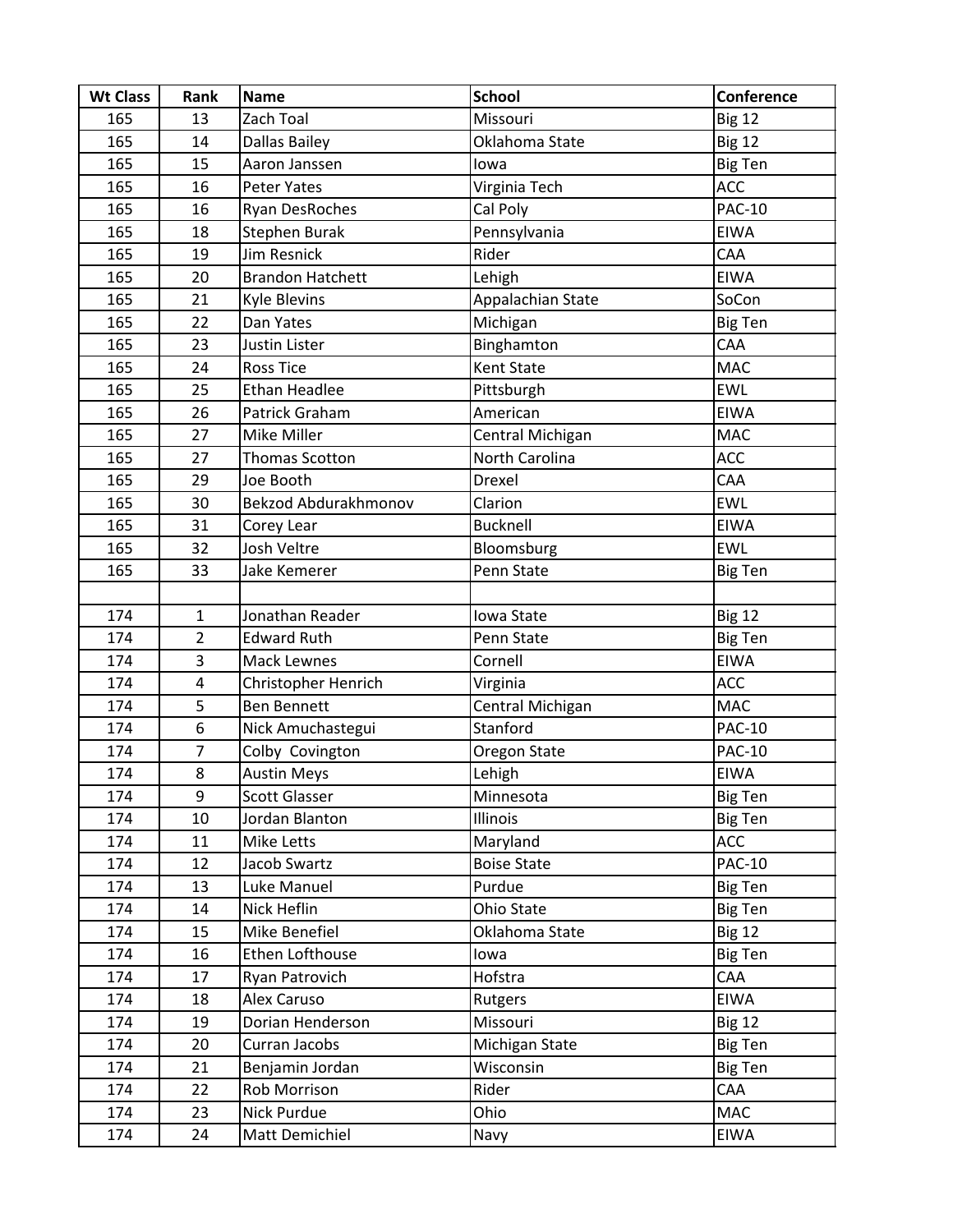| <b>Wt Class</b> | Rank           | <b>Name</b>           | <b>School</b>             | Conference           |
|-----------------|----------------|-----------------------|---------------------------|----------------------|
| 174             | 25             | Justin Zeerip         | Michigan                  | <b>Big Ten</b>       |
| 174             | 26             | Scott Giffin          | Pennsylvania              | <b>EIWA</b>          |
| 174             | 27             | Jeff James            | Oklahoma                  | <b>Big 12</b>        |
| 174             | 28             | Brandon Johnson       | Kent State                | <b>MAC</b>           |
| 174             | 28             | <b>Eric Starks</b>    | Arizona State             | <b>PAC-10</b>        |
| 174             | 30             | Matt Epperly          | Virginia Tech             | ACC                  |
| 174             | 31             | Byron Sigmon          | North Carolina-Greensboro | SoCon                |
| 174             | 32             | James Oddo            | The Citadel               | SoCon                |
| 174             | 32             | <b>Hunter Meys</b>    | Boston U.                 | CAA                  |
|                 |                |                       |                           |                      |
| 184             | $\mathbf{1}$   | <b>Kirk Smith</b>     | <b>Boise State</b>        | <b>PAC-10</b>        |
| 184             | $\overline{2}$ | Christopher Honeycutt | Edinboro                  | <b>EWL</b>           |
| 184             | 3              | <b>Steve Bosak</b>    | Cornell                   | EIWA                 |
| 184             | 4              | <b>Travis Rutt</b>    | Wisconsin                 | <b>Big Ten</b>       |
| 184             | 5              | Joe LeBlanc           | Wyoming                   | <b>West Regional</b> |
| 184             | 6              | Robert Hamlin         | Lehigh                    | <b>EIWA</b>          |
| 184             | $\overline{7}$ | Kevin Steinhaus       | Minnesota                 | <b>Big Ten</b>       |
| 184             | 8              | Quentin Wright        | Penn State                | <b>Big Ten</b>       |
| 184             | 9              | Josh Ihnen            | Nebraska                  | <b>Big 12</b>        |
| 184             | 10             | A.J. Kissel           | Purdue                    | <b>Big Ten</b>       |
| 184             | 11             | Luke Rebertus         | Navy                      | <b>EIWA</b>          |
| 184             | 12             | Chris Perry           | Oklahoma State            | <b>Big 12</b>        |
| 184             | 13             | Nathan Schiedel       | Binghamton                | CAA                  |
| 184             | 14             | Mike Larson           | Missouri                  | Big 12               |
| 184             | 15             | Erich Schmditke       | Oklahoma                  | Big 12               |
| 184             | 16             | Ryan Loder            | Northern Iowa             | <b>West Regional</b> |
| 184             | 16             | <b>Grant Gambrall</b> | lowa                      | <b>Big Ten</b>       |
| 184             | 18             | Jonathan Fausey       | Virginia                  | ACC                  |
| 184             | 19             | Thomas Spellman       | Virginia Tech             | <b>ACC</b>           |
| 184             | 20             | Jason McCroskey       | Chattanooga               | SoCon                |
| 184             | 21             | Austin Trotman        | Appalachian State         | SoCon                |
| 184             | 22             | Daniel Rinaldi        | Rutgers                   | <b>EIWA</b>          |
| 184             | 23             | Nathan Graham         | Bloomsburg                | <b>EWL</b>           |
| 184             | 24             | <b>Brice Arand</b>    | Oregon State              | <b>PAC-10</b>        |
| 184             | 25             | Max Thomusseit        | Pittsburgh                | <b>EWL</b>           |
| 184             | 25             | Antonio Giorgio       | North Carolina            | ACC                  |
| 184             | 27             | <b>Tony Dallago</b>   | Illinois                  | <b>Big Ten</b>       |
| 184             | 28             | Cody Magrum           | Ohio State                | <b>Big Ten</b>       |
| 184             | 29             | lan Hinton            | Michigan State            | <b>Big Ten</b>       |
| 184             | 30             | Matt Ryan             | West Virginia             | <b>EWL</b>           |
| 184             | 31             | Aaron Jones           | Northwestern              | <b>Big Ten</b>       |
| 184             | 32             | Jimmy Hamel           | <b>Buffalo</b>            | <b>MAC</b>           |
| 184             | 33             | <b>Todd Noel</b>      | Cal State Fullerton       | <b>PAC-10</b>        |
|                 |                |                       |                           |                      |
|                 |                |                       |                           |                      |
|                 |                |                       |                           |                      |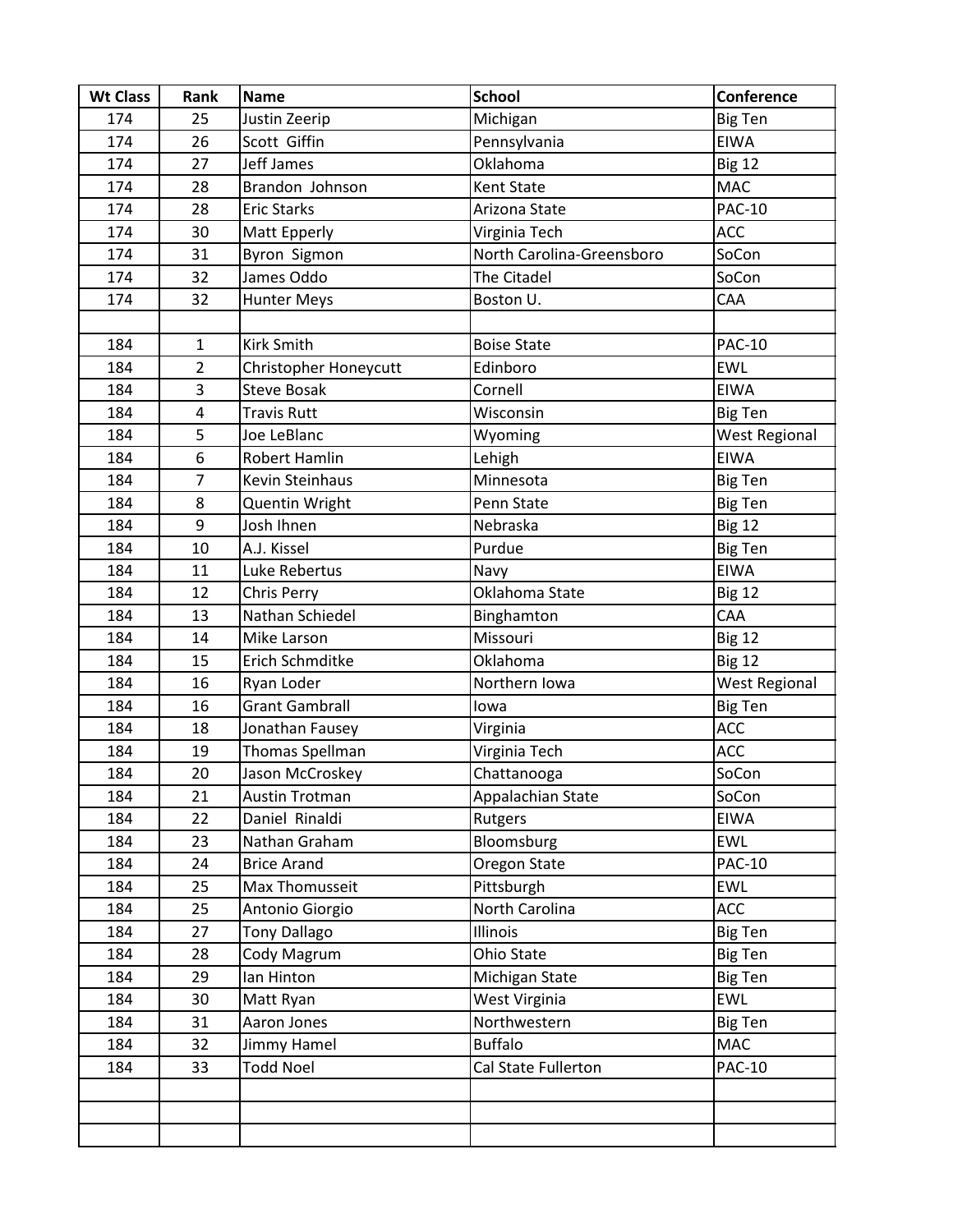| <b>Wt Class</b> | Rank                    | <b>Name</b>             | <b>School</b>         | Conference     |
|-----------------|-------------------------|-------------------------|-----------------------|----------------|
| 197             | $\mathbf{1}$            | Cam Simaz               | Cornell               | <b>EIWA</b>    |
| 197             | $\overline{2}$          | Clayton Foster          | Oklahoma State        | <b>Big 12</b>  |
| 197             | 3                       | Sonny Yohn              | Minnesota             | <b>Big Ten</b> |
| 197             | $\overline{\mathbf{4}}$ | Dustin Kilgore          | Kent State            | <b>MAC</b>     |
| 197             | 5                       | <b>Matt Powless</b>     | Indiana               | <b>Big Ten</b> |
| 197             | 6                       | Micah Burak             | Pennsylvania          | <b>EIWA</b>    |
| 197             | $\overline{7}$          | <b>Trevor Brandvold</b> | Wisconsin             | <b>Big Ten</b> |
| 197             | 8                       | Zac Thomusseit          | Pittsburgh            | EWL            |
| 197             | 9                       | Logan Brown             | Purdue                | <b>Big Ten</b> |
| 197             | 10                      | Zack Giesen             | Stanford              | <b>PAC-10</b>  |
| 197             | 11                      | <b>Brent Haynes</b>     | Missouri              | <b>Big 12</b>  |
| 197             | 12                      | Anthony Biondo          | Michigan              | <b>Big Ten</b> |
| 197             | 13                      | Joseph Kennedy          | Lehigh                | <b>EIWA</b>    |
| 197             | 14                      | Jerome Ward             | Iowa State            | <b>Big 12</b>  |
| 197             | 15                      | Luke Lofthouse          | lowa                  | <b>Big Ten</b> |
| 197             | 16                      | Chad Hanke              | Oregon State          | <b>PAC-10</b>  |
| 197             | 17                      | <b>Riley Orozco</b>     | Cal State Bakersfield | <b>PAC-10</b>  |
| 197             | 18                      | Erik Schuth             | Ohio                  | MAC            |
| 197             | 19                      | Daniel Mitchell         | American              | <b>EIWA</b>    |
| 197             | 20                      | Jay Hahn                | <b>Bucknell</b>       | <b>EIWA</b>    |
| 197             | 21                      | Shawn Fendone           | Edinboro              | <b>EWL</b>     |
| 197             | 22                      | Andy Johnson            | Nebraska              | <b>Big 12</b>  |
| 197             | 22                      | Michael Salopek         | Virginia              | ACC            |
| 197             | 24                      | Matt Casperson          | <b>Boise State</b>    | <b>PAC-10</b>  |
| 197             | 25                      | <b>Tyler Dickenson</b>  | Michigan State        | <b>Big Ten</b> |
| 197             | 26                      | Zachary Bennett         | North Carolina        | <b>ACC</b>     |
| 197             | 27                      | Mario Gonzalez          | Illinois              | <b>Big Ten</b> |
| 197             | 28                      | John Schoen             | Northwestern          | <b>Big Ten</b> |
| 197             | 29                      | <b>Alex Thomas</b>      | Clarion               | <b>EWL</b>     |
| 197             | 30                      | Ryan Smith              | Cal Poly              | <b>PAC-10</b>  |
| 197             | 31                      | <b>Brandon Palik</b>    | Drexel                | CAA            |
| 197             | 32                      | Peter Capone            | Ohio State            | <b>Big Ten</b> |
| 197             | 33                      | Nick Whitenburg         | Eastern Michigan      | MAC            |
|                 |                         |                         |                       |                |
| 285             | $\mathbf{1}$            | Zachery Rey             | Lehigh                | <b>EIWA</b>    |
| 285             | $\overline{2}$          | Jarod Trice             | Central Michigan      | <b>MAC</b>     |
| 285             | 3                       | Ryan Tomei              | Pittsburgh            | <b>EWL</b>     |
| 285             | $\overline{a}$          | <b>Ryan Flores</b>      | American              | <b>EIWA</b>    |
| 285             | 5                       | Dominick Russo, III     | Rutgers               | <b>EIWA</b>    |
| 285             | 6                       | Dominque Bradley        | Missouri              | Big 12         |
| 285             | $\overline{7}$          | Cameron Wade            | Penn State            | <b>Big Ten</b> |
| 285             | 8                       | Anthony Nelson          | Minnesota             | <b>Big Ten</b> |
| 285             | 9                       | Nathan Fernandez        | <b>Oklahoma</b>       | <b>Big 12</b>  |
| 285             | 10                      | <b>Tucker Lane</b>      | Nebraska              | <b>Big 12</b>  |
| 285             | 10                      | Ben Apland              | Michigan              | <b>Big Ten</b> |
| 285             | 12                      | <b>Brendan Barlow</b>   | Kent State            | <b>MAC</b>     |